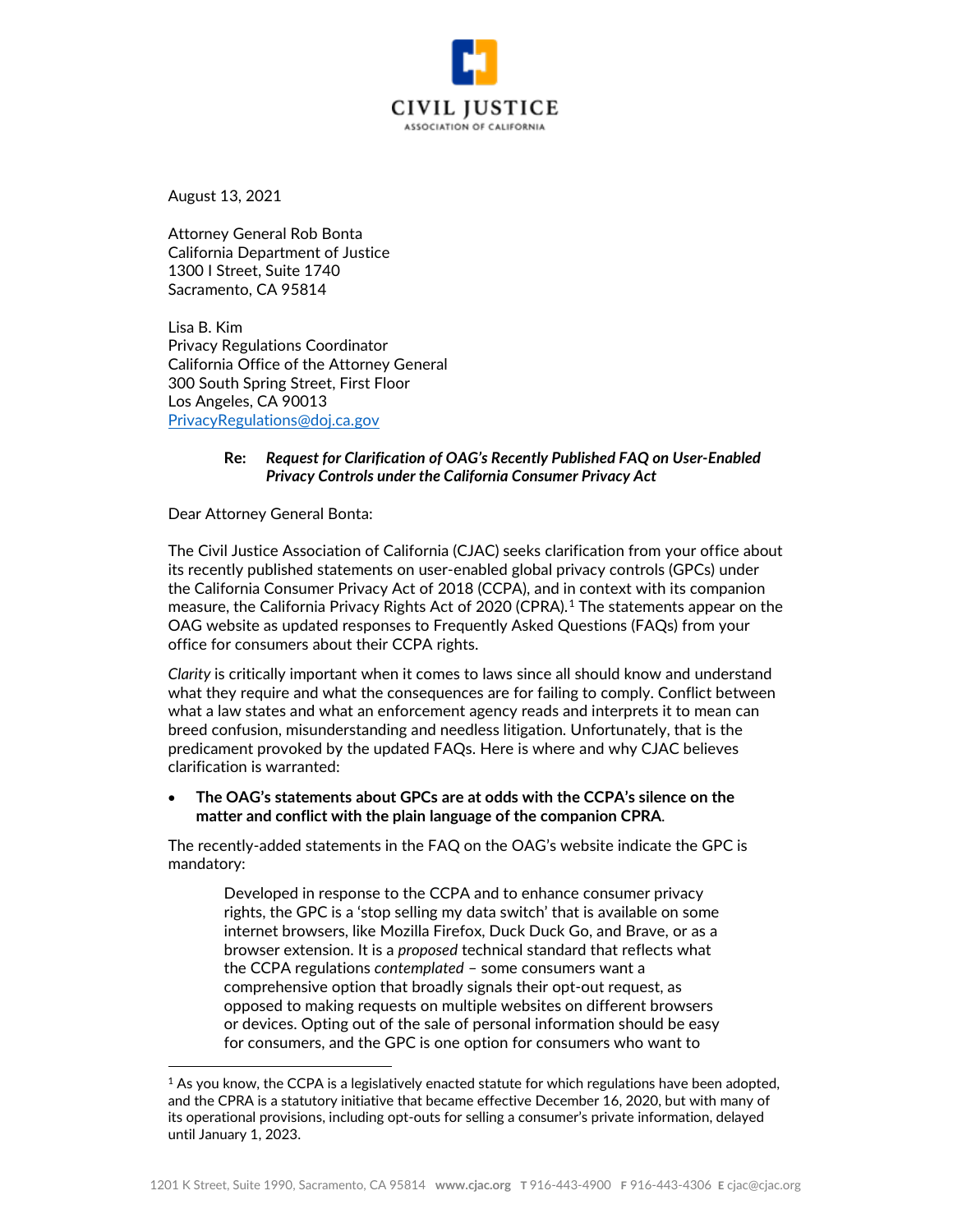submit requests to opt-out of the sale of personal information via a userenabled global privacy control. *Under law, it must be honored by covered businesses as a valid consumer request to stop the sale of personal information*. [2](#page-1-0)

The CCPA states, however, that in order to comply with its "Do Not Sell My Personal Information" provision, a business must place "a clear and conspicuous link on [its] Internet Web page that enables … the consumer to opt out of the sale of the consumer's personal information."[3](#page-1-1) The statute says nothing about GPCs or global opt-out requests. The CCPA's silence on GPCs is not an appropriate basis for creating a mandate to honor them as opt-outs, which is an enlargement of the statute. $^{\rm 4}$  $^{\rm 4}$  $^{\rm 4}$ 

Moreover, the plain language of CPRA removes all doubt about the impropriety of a GPC mandate. Under CPRA, businesses can still (a) provide clear and conspicuous opt-out links on their website **or** (b) allow consumers to opt out through a "preference signal sent with the consumer's consent by a platform, technology, or mechanism, based on technical specifications to be set forth in regulations[.]"<sup>[5](#page-1-3)</sup>

The CPRA goes out of its way to emphasize the ability of businesses to choose between the two methods, stating:

A business that complies with subdivision (a) is *not required* to comply with subdivision (b). For the purposes of clarity, a business *may elect* whether to comply with subdivision (a) *or* subdivision (b).[6](#page-1-4)

Use of the conjunction "or" in the CPRA between these two options means that businesses may choose to comply by adopting one method or the other, not that one method of two alternatives listed is to swallow up and supplant the other. *Black's Law Dictionary*, fourth edition, defines the word "or, conj." as "[a] disjunctive particle used to express an alternative or to give a choice of one among two or more things." *Webster's Third New International Dictionary*, unabridged, defines "or" as "(2) Choice between alternative things, states, or courses."[7](#page-1-5)

Yet according to the OAG's updated FAQs on its official website, this explicit "choice" statutorily accorded businesses is now replaced by a single remedy to be exercised solely at the discretion of the consumer. Apparently, all a consumer needs to do is decide that a website's "Do Not Sell My Personal Information" button is insufficiently "clear and easy to find," and then ignore it and use a GPC signal instead.

Why, if this GPC requirement is "a *proposed* technical standard," as the FAQ says, is it being mandated now for business compliance? In fact, the FAQ appears to echo CCPA regulation by OAG mandating GPC signals be treated as opt outs, which was adopted a few months before CPRA's passage.<sup>[8](#page-1-6)</sup> At the time the regulation was proposed, many including CJAC opposed it as inconsistent with CCPA and unworkable. [9](#page-1-7) Why require

<span id="page-1-0"></span><sup>2</sup> State of California Department of Justice, Rob Bonta Attorney General, *California Consumer Privacy Act (CCPA) FAQs*, Section B, #7, available at https://oag.ca.gov/privacy/ccpa (emphasis added). <sup>3</sup> CCPA, Civ. Code § 1798.135(a)(1).

<span id="page-1-2"></span><span id="page-1-1"></span><sup>&</sup>lt;sup>4</sup> A court reviewing an administrative regulation will independently determine whether the regulation is consistent and not in conflict with the enabling statute. "Administrative regulations that alter or amend the statute or enlarge or impair its scope are void and courts not only may, but it is their obligation to strike down such regulations." (*Morris v. Williams* (1967) 67 Cal.2d 733, 748.) <sup>5</sup> CPRA, Civ. Code § 1798.135(a), (b)(1), (3).

<span id="page-1-4"></span><span id="page-1-3"></span><sup>6</sup> *Id*. at (b)(3) (emphasis added).

<span id="page-1-6"></span><span id="page-1-5"></span><sup>7</sup> *Housing Authority of Kings County v. Peden* (1963) 212 Cal.App.2d 276, 279.

<sup>8</sup> 11 CCR § 999.315(c).

<span id="page-1-7"></span><sup>9</sup> *See*, 45 Day Written Comments at 721 (Dec. 6, 2019), [https://oag.ca.gov/sites/all/files/agweb/pdfs/privacy/oal-sub-45day-comments.pdf;](https://oag.ca.gov/sites/all/files/agweb/pdfs/privacy/oal-sub-45day-comments.pdf) Second Set 15 Day Written Comments at 171-72 (Mar. 27, 2020),